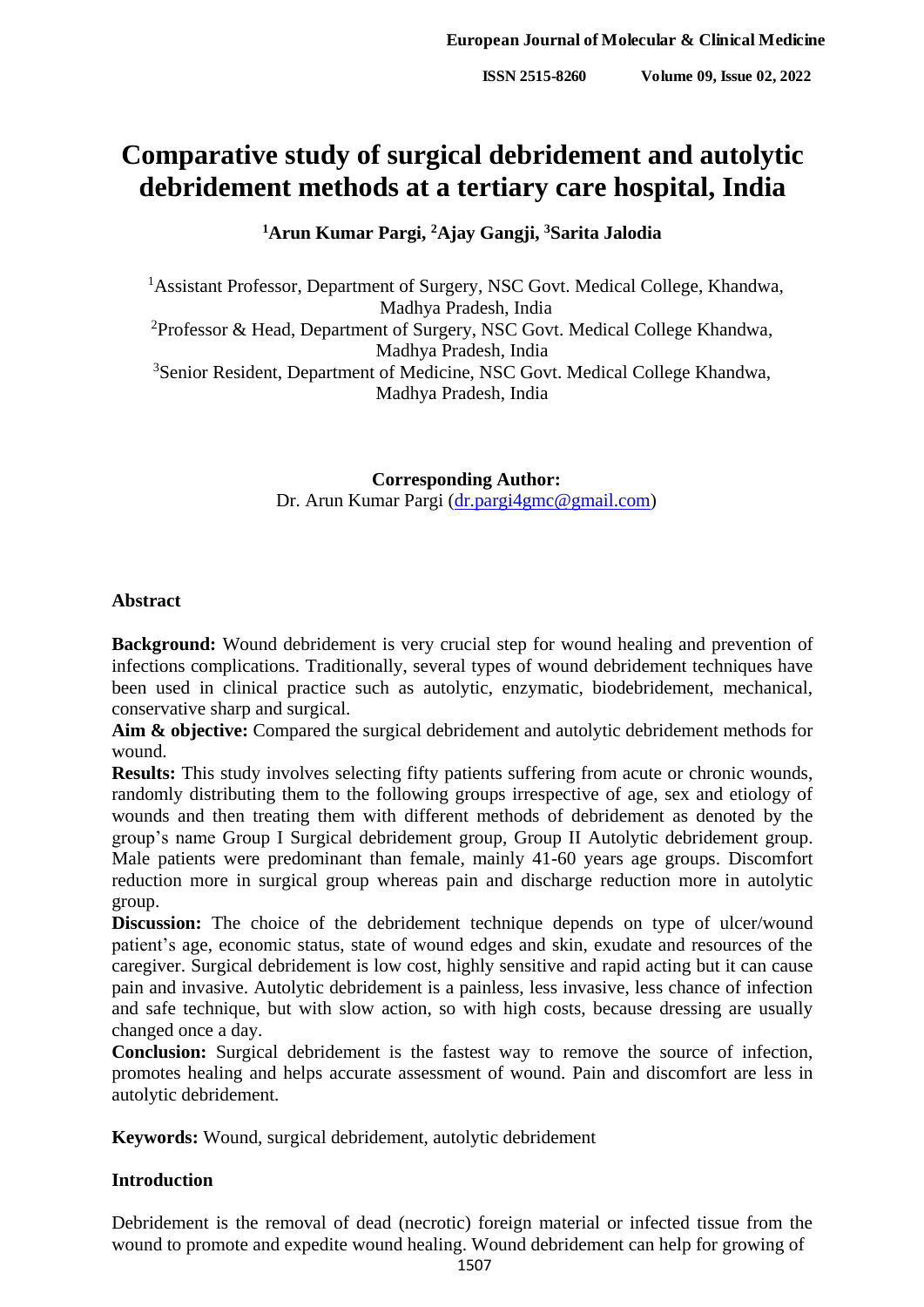healthy tissue, minimize scarring and reduce complications of infections <sup>[1]</sup>. Debridement is required for old or chronic wounds that aren't healing properly and also necessary for severe wound infection whom developing risk for infection.

Many types of traditional debridement methods are available such as autolytic, enzymatic, bio debridement, mechanical, conservative sharp and surgical debridement  $[2-3]$ . Surgical debridement removes unhealthy tissue by cutting it off by using surgical instruments. Surgical sharp debridement used for large, deep, or very painful infected wounds. Autolytic debridement uses your body's enzymes and natural fluids to soften bad tissue. This is done with a moisture-retaining dressing that's typically changed once a day. Autolytic debridement is best for non-infected wounds and pressure sores.

The choice of debridement methods depends on patient age, wound condition; overall health and risk for complications, generally combination of the following methods are the best option <sup>[4]</sup> In recent decades, many new types of debridement were invented such as Versajetkinds of fluid jet technology, ultrasound debridement therapy, hydrosurgery debridement and Monofilament polyester fiber pad debridement [5-6]. Surgical debridement is the fastest and safest way to remove dead necrotic tissue. Autolytic debridement is the natural and highly selective process by which endogenous Proteolytic enzyme break the necrotic tissue. A comparative study of different methods of debridement is essential to define the protocols for choice of most suitable method of debridement to shorter the wound healing period and reduce morbidity.

**Aim and Objective:** Aim of our study to compared the surgical debridement and autolytic debridement methods and their impact on wound healing.

## **Materials and Methods**

This prospective study was conducted at department of Surgery in G.R.M.C. Gwalior from October 2013 to September 2014. A total of 50 patients with indications of wound debridement admitted in surgery department were enrolled in our study.

#### **Inclusion criteria**

Acute as well as chronic non healing ulcers, Diabetic foot ulcer, post traumatic and post-burn wounds, venous ulcers, decubitus ulcers, skin & soft tissue infections.

#### **Exclusion criteria**

Malignant ulcer, pregnant women, pediatric and mentally unstable persons, multiple ulcers and Ischemic ulcer.

Wound was examine thoroughly and recorded the grade of wound, swab culture sensitivity and presence of systemic infection was made at the outset.

We have randomly divided patients into two groups each matched for age, sex and other co morbid condition.

Group I: We allotted 25 patients who were suffering from wounds of various etiologies in this group and they were subjected to surgical debridement. These wounds were managed with surgical debridement under total intravenous anesthesia, regional or local blocks depending on severity of infection, site and co-morbidity status. This was followed by routine conventional betadine-normal saline.

**Group II:** We allotted 25 patients in this group who were suffering from wounds of various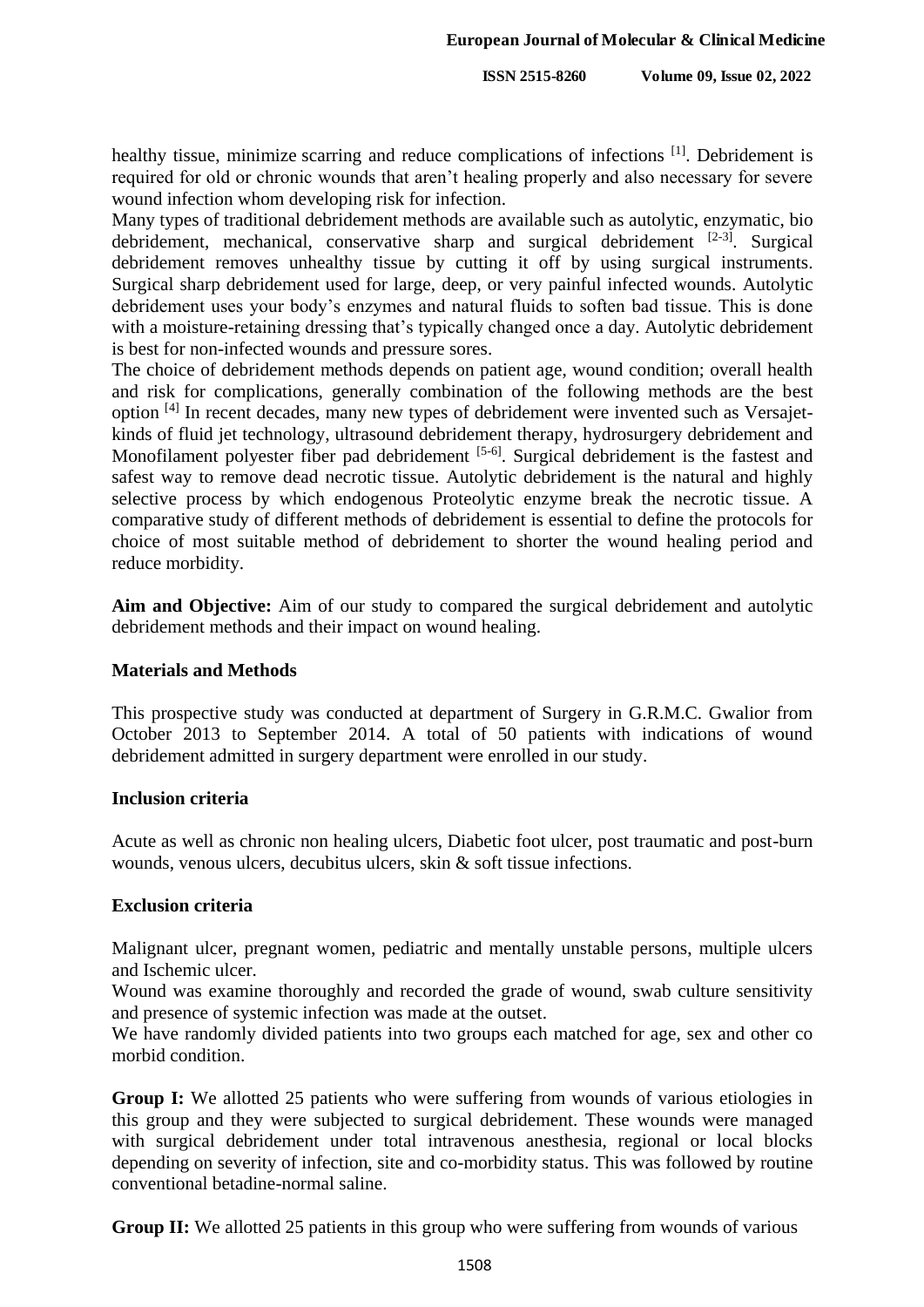etiologies and they were subjected to Autolytic debridement. We used commonly marketed honey (Dabur Honey) for application on wound surface. Gauze pads were impregnated with honey and used as wound cover. These were further covered with transparent occlusive dressings, which were changed when soaked.

A detailed history & clinical examination were done.

The wounds were observed every time the dressings were changed and findings recorded for sake of comparison at 0,3,7,14,21,28 and 35 days as per subjective and objective criterion as follows:

## **Subjective-Patient Factors (Scale of 1 -10)**

- i) Discomfort
- ii) Pain

## **Objective-Wound exam criteria**

- i) Exudate/discharge
- ii) Average time for wound healing

Written informed consent was taken from all the patients from their own.

**Statistical analysis:** ANOVA in SPS software was used for all the criteria and all the patients, the levels of significance were calculated for all days of observation where in  $p<$ 0.05 was allotted a confidence value of 95% and *p*< 0.01 was given a confidence level of 99%.

#### **Results**

This study involves selecting fifty patients admitted m Department of Surgery G.R. Medical College, Gwalior from October 2013 to September 2014, with acute or chronic wounds, randomly distributing them to the following groups irrespective of age, sex and etiology of wounds and then treating them with different methods of debridement as denoted by the group's name.

**Group I:** Surgical debridement group. **Group II:** Autolytic debridement group.

In both the groups' male patients was 68% the predominant over the female 32%. Most of the patients (56%) belong to the 41-50 years age group.

| <b>Etiology</b>                    | No. of patients | Percentage |
|------------------------------------|-----------------|------------|
| NSTI including Fournier's gangrene |                 | 18.0       |
| Post traumatic wound               |                 | 22.0       |
| Post-cellulites                    |                 | 36.0       |
| SSI                                | 12              | 24.0       |
| Total                              |                 |            |

**Table 1:** The etiology of wounds in the patients were as follows

Post-cellulites were the most common etiology responsible for maximum number (36%) of wounds.

For each of the subjective and objective criteria, the finding with respect to all the patients in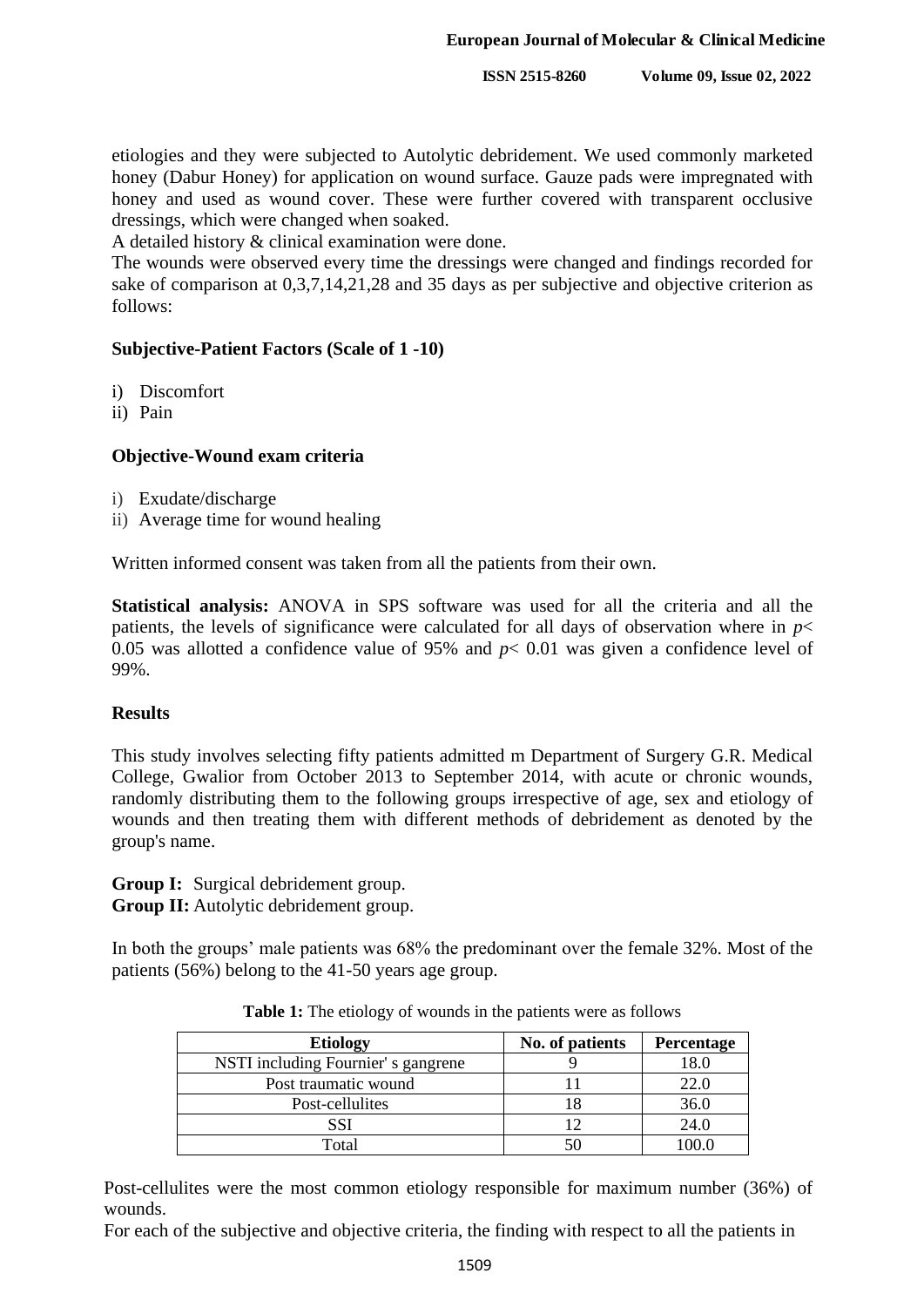**ISSN 2515-8260 Volume 09, Issue 02, 2022**

the group was compared.

|                                                                                                                                  | Dav-1 |  | Day-3   Day-7   Day-14   Day-21   Day-28   Day-35 |  |
|----------------------------------------------------------------------------------------------------------------------------------|-------|--|---------------------------------------------------|--|
| Group-I (Mean $\pm$ SD)   9.44 $\pm$ 1.1   7.54 $\pm$ 1.19   5.8 $\pm$ 1.28   3.6 $\pm$ 1.29   1.36 $\pm$ 1.49   0.04 $\pm$ 0.81 |       |  |                                                   |  |
| Group-II (Mean ± SD) $ 9.68\pm0.74 $ 7.6 $\pm1$ $ 5.76\pm1.33 3.68\pm1.49 1.76\pm0.87 0.48\pm1.04 0.08\pm0.4 $                   |       |  |                                                   |  |

**Table 2:** Comparison of both the groups for Discomfort Scale

It was evident that the reduction in discomfort levels in the surgical groups as compared to autolytic group; it is statistically signification on days 3, 7, 14, 21 and 28 with 95% confidence limits (p-value  $< 0.05$ ). On day 35 the comparisons became based as end points had been achieved in most wounds

| Table 3: Comparison of both the groups for pain Scale |  |  |
|-------------------------------------------------------|--|--|
|-------------------------------------------------------|--|--|

|                                                                                                                                                   |  |  | Day-1   Day-3   Day-7   Day-14   Day-21   Day-28   Day-35 |  |
|---------------------------------------------------------------------------------------------------------------------------------------------------|--|--|-----------------------------------------------------------|--|
| Group-I (Mean $\pm$ SD) [7.48 $\pm$ 1.55[5.36 $\pm$ 1.72[3.96 $\pm$ 1.39[2.32 $\pm$ 1.62] 1.24 $\pm$ 1.3 [0.52 $\pm$ 0.96[0.2 $\pm$ 0.81]         |  |  |                                                           |  |
| Group-II (Mean $\pm$ SD)   8 $\pm$ 1.04   5.8 $\pm$ 0.76   3.76 $\pm$ 1.23   2.16 $\pm$ 1.24   1.04 $\pm$ 0.97   0.12 $\pm$ 0.33   0.04 $\pm$ 0.2 |  |  |                                                           |  |

It was observed that the reduction in pain levels in the autolytic group as compared to the surgical group but it was not significant statistically (p-value=0.07).

|  | <b>Table 4:</b> Comparison of both the groups for discharge Scale |  |  |
|--|-------------------------------------------------------------------|--|--|
|--|-------------------------------------------------------------------|--|--|

|                                                                                                                                    | $Day-1$ Day-3 |  | Day-7   Day-14   Day-21   Day-28   Day-35 |  |
|------------------------------------------------------------------------------------------------------------------------------------|---------------|--|-------------------------------------------|--|
| Group-I (Mean $\pm$ SD) $ 4.6\pm0.57 2.56\pm0.71 2.08\pm0.90 1.44\pm0.91 0.68\pm0.9 0.24\pm0.59 0.08\pm0.4 $                       |               |  |                                           |  |
| Group-II (Mean $\pm$ SD)   4.6 $\pm$ 0.5   3.76 $\pm$ 0.43   2.76 $\pm$ 0.77   1.64 $\pm$ 0.95   0.52 $\pm$ 0.77   0.12 $\pm$ 0.43 |               |  |                                           |  |

It was evident that the reduction in discharge levels in the autolytic was appreciably more than the surgical group; statistically significant on days 7,14,21 with 95% confidence limits (p value  $\leq 0.05$ ) but no significant on day 1,3,28 and 35.



**Before debridement After debridement**

**Fig 1:** showing wound before and after surgical debridement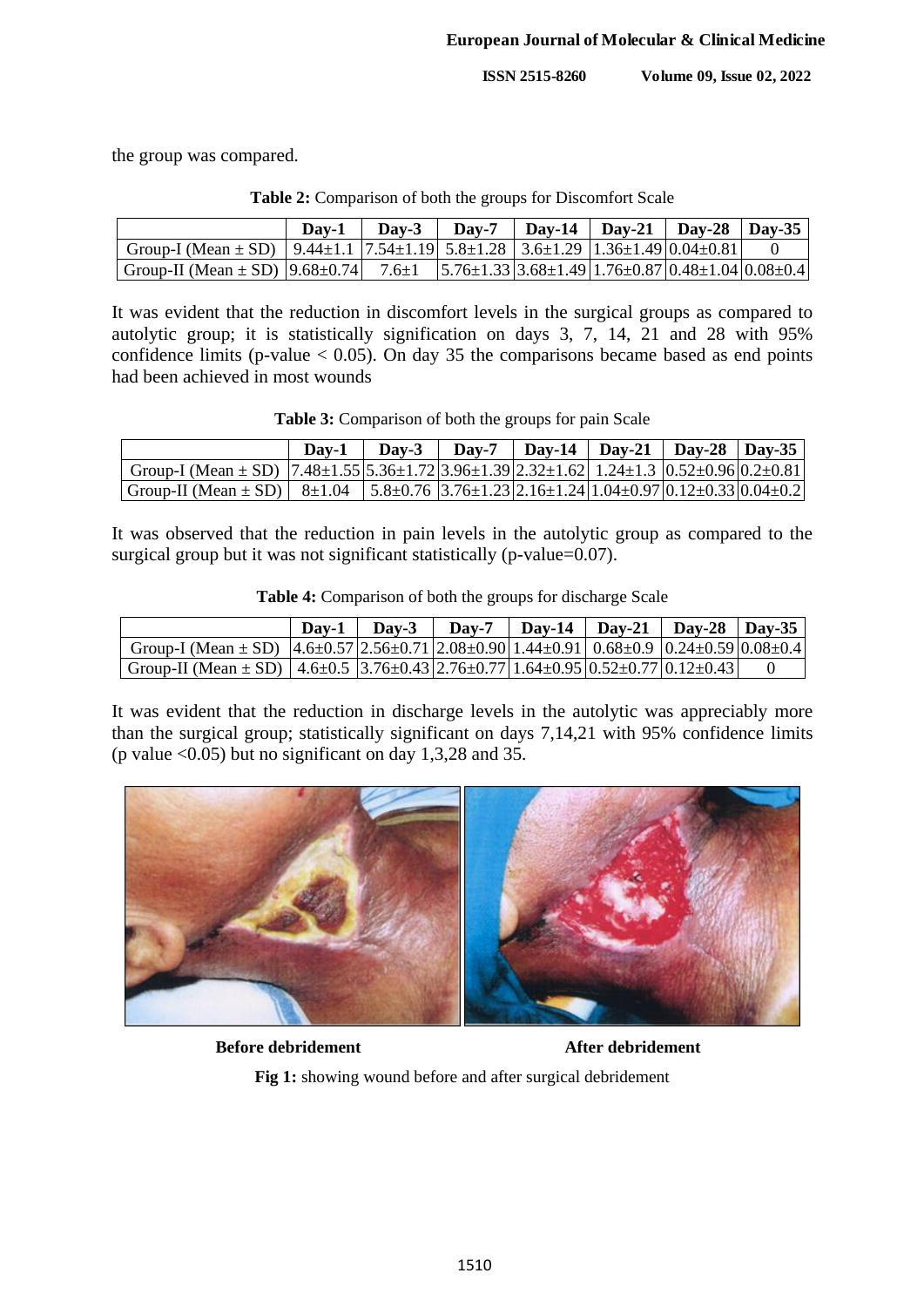## **European Journal of Molecular & Clinical Medicine**

**ISSN 2515-8260 Volume 09, Issue 02, 2022**



**Before debridement After debridement**

**Fig 2:** showing wound before and after autolytic debridement

## **Discussion**

Wound debridement is a critical component of the wound healing process that sets the stage for re-epithelialization. In chronic wounds, such as pressure ulcers, venous ulcers, and diabetic foot ulcers, proper and timely debridement can significantly improve the rate of healing.

The choice of the appropriate debridement technique depends on many parameters like: type of tissue, type of bio-burden that cover the wound bed, state of wound edges and skin, exudate and additionally, but not secondary, amount of pain from the procedure, patient's environment, age and choice, skill and resources of the caregiver, patient's quality of life, regulations and guidelines [7-8].

Autolytic debridement is a painless, less invasive, easy application, less chance of infection and safe technique, but with slow action, so with high costs, because dressing are usually changed once a day [9].

Many researchers evaluate and critically appraise that effect of hydro-surgery debridement system was 8.87 min faster compared to conventional sharp debridement and fewer debridement follow-up needed [10].

Consideration in various methods of debridement.

Lets us assign a score of importance to each consideration from 4+ to 0 as per its relevance while undertaking a debridement procedure.

- 4+ Extremely important.
- 3+ Very important.
- 2+ Important.
- 1+ Has no bearing/effect.
- 0 May be considered at all.

|                      | <b>Surgical</b> | <b>Autolytic</b> |
|----------------------|-----------------|------------------|
| General condition    | $4+$            | $2+$             |
| Comorbidity          | $4+$            | $1+$             |
| Consent              | $4+$            | $1+$             |
| Anesthesia           | $4+$            |                  |
| Pain relief          | $4+$            | $2+$             |
| Technical skill      | $4+$            | $1+$             |
| Anatomical knowledge | $4+$            | $1+$             |
| Bleeding             | $4+$            | $1+$             |
| Complication         | $4+$            |                  |

Present study observed that significant reduction in discomfort levels in the surgical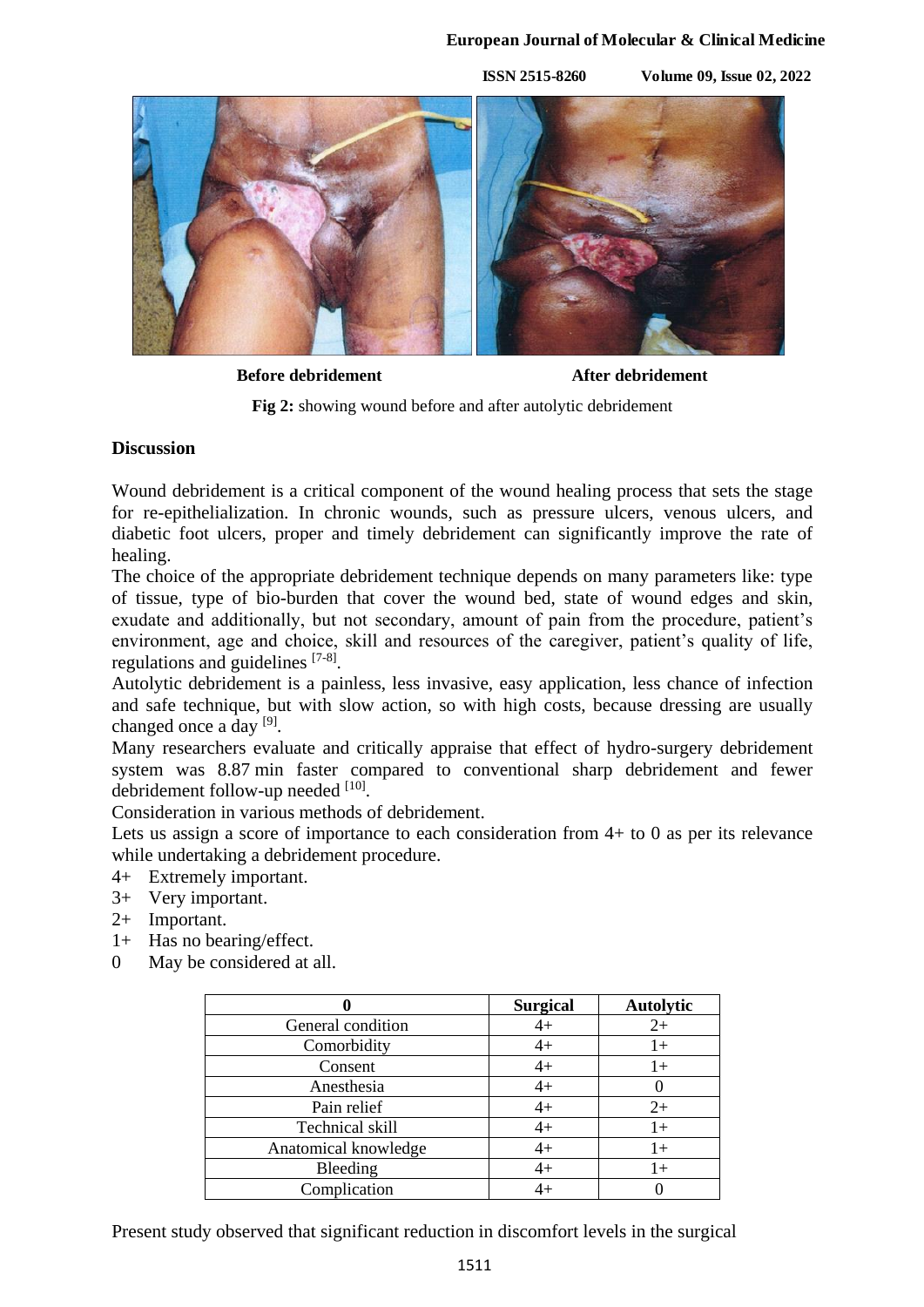**ISSN 2515-8260 Volume 09, Issue 02, 2022**

debridement groups as compared to autolytic debridement group which was comparable with the Mosti *et al*.<sup>[11]</sup>.

Our study found pain and discharge relative low in autolytic method, similar finding also observed by Schultz G.S. *et al.* <sup>[12]</sup> and Mancini S. *et al.* <sup>[13]</sup>.

## **Conclusion**

To promote healing, reduce risks of infection, and improve patients' outcomes, and an array of debridement methods should be included in the patient's wound management plan of care. Even though surgical debridement has been considered gold standard for getting rid of necrotic tissue, it may not essential by the best. Surgical debridement needs consideration of multiple factors such as comorbidity, anesthesia, technical skill, set-up and complication. Pain and discharge reduction was more in Autolytic debridement whereas discomfort reduction was more in surgical debridement.

# **Conflicts of interest:** None.

## **Source of funding:** None.

## **References**

- 1. Madhok BM, Vowden K, Vowden P. New techniques for wound debridement, Int Wound J. 2013;10:247-251.
- 2. Anderson I. Debridement methods in wound care. Nurs Stand. Passim. 2006;20:65-e66, 68, 70.
- 3. Vowden KR, Vowden P. Wound debridement, part 1: non-sharp techniques. J Wound Care. 1999;8:237-e240.
- 4. Jiang QX, Li XH. Debridement methods and the key technology. Chin J Nurs. (In Chinese). 2009;44:1045-e1047.
- 5. Mosti G, Iabichella ML, Picerni P, Magliaro A, Mattaliano V. The debridement of hard to heal leg ulcers by means of a new device based on Fluid jet technology. Int Wound J. 2005;2:307-e314.
- 6. Vowden KR, Vowden P. Debrisoft: revolutionizing debridement. In: Ltd AH, ed. Activa Supplement Edition. London: MA Healthcare Ltd., 2011.
- 7. Grimaldi L, Cuomo R, Brandi C, Botteri G, Nisi G, D'Aniello C. Octyl-2-cyanoacrylate adhesive for skin closure: eight years experience. *In vivo.* 2015;29(1):145-8.
- 8. Nisi G, Barberi L, Ceccaccio L, *et al*. Effect of repeated subcutaneous injections of carbon dioxide  $(CO_2)$  on inflammation linked to hypoxia in adipose tissue graft. European review for medical and pharmacological sciences. 2015;19(23):4501-6.
- 9. Nisi G, Cuomo R, Brandi C, Grimaldi L, Sisti A, D'Aniello C. Carbon dioxide therapy and hyaluronic acid for cosmetic correction of the nasolabial folds. Journal of cosmetic dermatology. 2016;15(2):169-75.
- 10. Efficacy of Versajet hydrosurgery system in chronic wounds: a systematic review. Int. Wound J Shimada K. *et al*. 2021;18:269.
- 11. Giovanni Mosti, Maria Letizia Iabichella, Pietro Picerni, Antonio Magliaro, Vincenzo Mattaliano. The debridement of hard to heal leg ulcers by means of a new device based on Fluidjet technology, International wound journal, https://doi.org/10.1111/j.1742- 4801.2005.00147.x
- 12. Schultz GS, *et al*. Wound bed preparation: a systematic approach to wound management. Wound Repair Regen. 2003;11(1)S1.
- 13. Mancini S, *et al*. Autolytic debridement and management of bacterial load with an